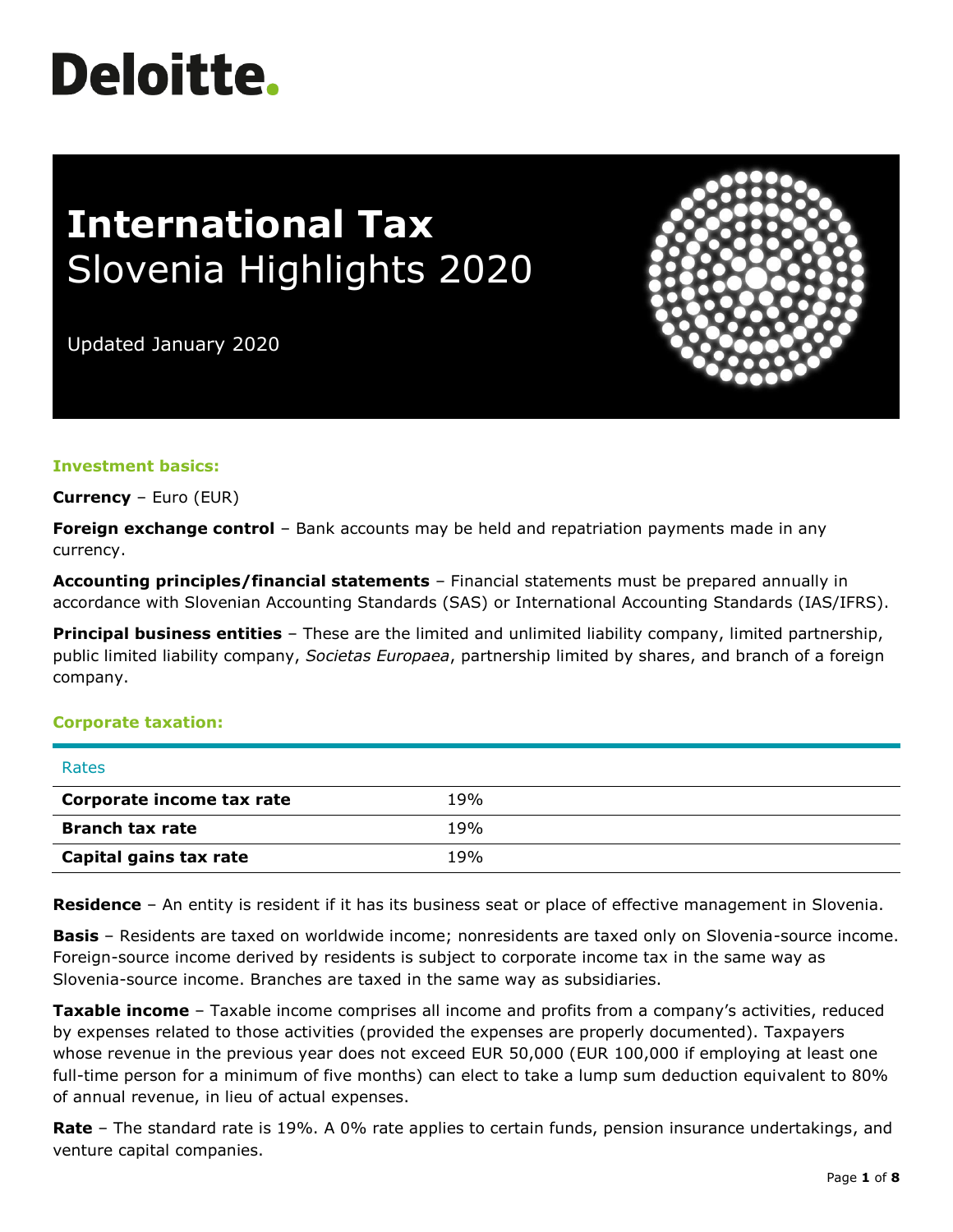**Surtax** – There is no surtax.

**Alternative minimum tax** – There is a prescribed minimum (effective) tax rate of 7.03%.

**Taxation of dividends** – Dividends received from another Slovene company, an EU subsidiary, or a non-EU subsidiary established in a country not included on the black list published by the Ministry of Finance are 95% tax exempt. Dividends received from a company established in a black-listed jurisdiction are fully taxable.

**Capital gains** – Capital gains are treated as ordinary income and the full amount of the realized gain is subject to tax at 19%. Gains arising from a transaction subject to the EU merger directive are exempt. A portion (47.5%) of the capital gains derived from the sale of shares is exempt if, *inter alia*, the shares represent a participation of at least 8% and the shareholding has been held for more than six months and at least one person is employed on a full-time basis during this period. Fifty percent of a capital loss is not recognized, unless the loss arises from a venture capital investment.

**Losses** – Tax losses carried forward from previous years may be used only up to 50% of the tax base. The carryback of losses is not permitted.

**Foreign tax relief** – A tax credit is available for foreign tax paid. The credit is equal to the lesser of the amount of foreign income tax actually paid or the amount of Slovene tax payable on the foreign income.

**Participation exemption** – See "Taxation of dividends" and "Capital gains."

**Holding company regime** – There is no specific holding company regime but see the special regime under "Capital gains."

**Incentives** – Incentives include the following: a deduction of 100% of the amount invested in domestic R&D activities and the purchase of R&D services; a deduction of 40% of the actual amount invested in certain equipment and intangible assets, up to the amount of the tax base; relief for donations (limited to 0.3% of taxable income and an additional 0.2% for special purposes); relief for voluntary supplementary pension insurance (limited to 24% of obligatory contributions for pension and disability insurance); relief for employment of the disabled (50% of salary of such persons, and 70% for fully physically disabled and deaf individuals); and relief for the employment of persons younger than 26 years or older than 55 years who previously were registered as unemployed with the Employment Office of Slovenia for at least six months (45% of the salary for the first 24 months of employment).

# **Compliance for corporations:**

**Tax year** – The tax year is the calendar year or financial year. If the tax period differs from the calendar year, the taxpayer may not change the tax period for three years.

**Consolidated returns** – Consolidated returns are not permitted; each company must file its own return.

**Filing and payment** – Slovenia operates a self-assessment regime. Tax payments must be made in advance on a monthly or quarterly basis. The tax return must be submitted to the tax authorities within three months after the end of the relevant tax period.

**Penalties** – Various penalties are imposed (depending on the size of the company) for failure to file a corporate income return or if the return does not meet legal requirements.

**Rulings** – Binding and nonbinding rulings on proposed business activities may be obtained from the tax authorities.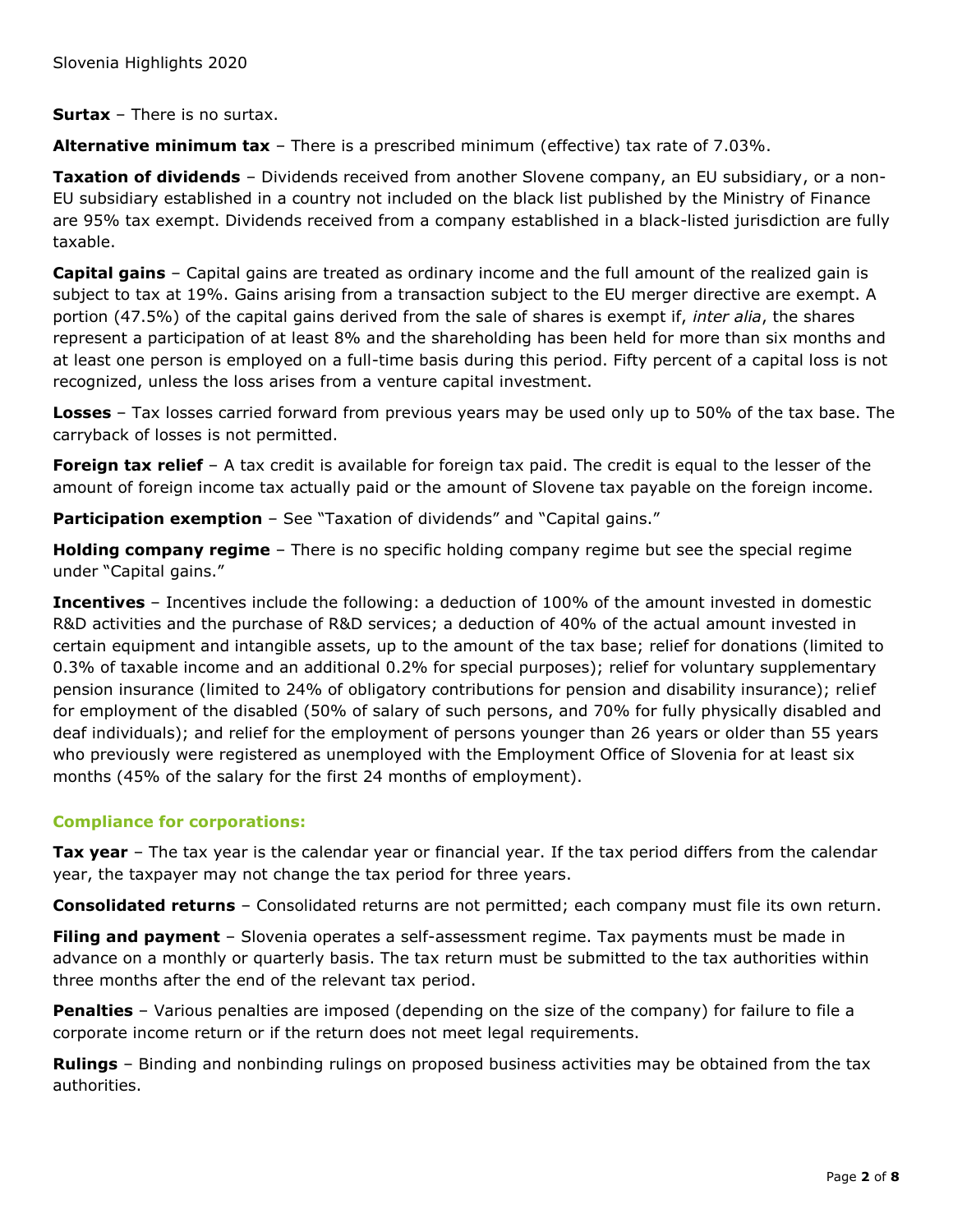# **Individual taxation:**

#### Rates

| Individual income tax rate | <b>Taxable income</b> | Rate |
|----------------------------|-----------------------|------|
|                            | Up to EUR 8,500       | 16%  |
|                            | EUR $8,501 - 25,000$  | 26%  |
|                            | EUR $25,001 - 50,000$ | 33%  |
|                            | EUR $50,001 - 72,000$ | 39%  |
|                            | Over EUR 72,000       | 50%  |
| Capital gains tax rate     | 27.5%                 |      |

**Residence** – Individuals, regardless of nationality, are resident in Slovenia for personal income tax purposes if they have a formal residence tie with Slovenia (i.e., they have a permanent home registered in Slovenia, are Slovenian public employees working abroad, or were Slovenian residents but are employed by an EU institution) or an actual residence tie with Slovenia (i.e., they have a habitual abode or center of personal and economic interests, or they are present for more than 183 days in a taxable year in Slovenia).

**Basis** – Resident individuals are taxed on worldwide income. Nonresidents are taxed only on Sloveniasource income.

**Taxable income** – Personal income tax is levied on six categories of income: income from employment, business income, income from basic agriculture and forestry, income from rents and royalties, income from capital (dividends, interest and capital gains), and other income.

The taxable bases of various sources of income earned in a calendar year are computed separately and then aggregated and taxed at progressive rates. Income from capital, income from business activities (in certain cases), and rental income, however, are subject to fixed tax rates.

**Rates** – The following progressive rates apply: 16% on taxable income up to EUR 8,500; 26% on taxable income over EUR 8,500 and up to EUR 25,000; 33% on taxable income over EUR 25,000 and up to EUR 50,000; 39% on taxable income over EUR 50,000 and up to EUR 72,000; and 50% on taxable income over EUR 72,000.

Dividends, interest, and rental income received by a resident individual are subject to a 27.5% withholding tax. Income from business activities (under certain conditions) is taxed at 20%.

**Capital gains** – Capital gains are subject to a base tax rate of 27.5%, which is reduced to 20% after the asset has been held for five years. The rate is further reduced by 5 percentage points (to 15%) if the asset is held for more than 10 years, and then by an additional five percentage points (to 10%) if the asset is held for more than 15 years. The capital gain is tax exempt if the asset is held for more than 20 years. Capital gains arising from derivatives are taxed at a rate of 40% if disposed of during the first year of ownership; the rate decreases for longer periods of ownership.

**Deductions and allowances** – A general allowance is available to all resident individuals. Various personal allowances also are available in certain cases (dependents, disability, etc.).

**Foreign tax relief** – A tax credit is available for foreign tax paid. The credit is equal to the lesser of the amount of foreign income tax actually paid or the amount of Slovene tax payable on the foreign income.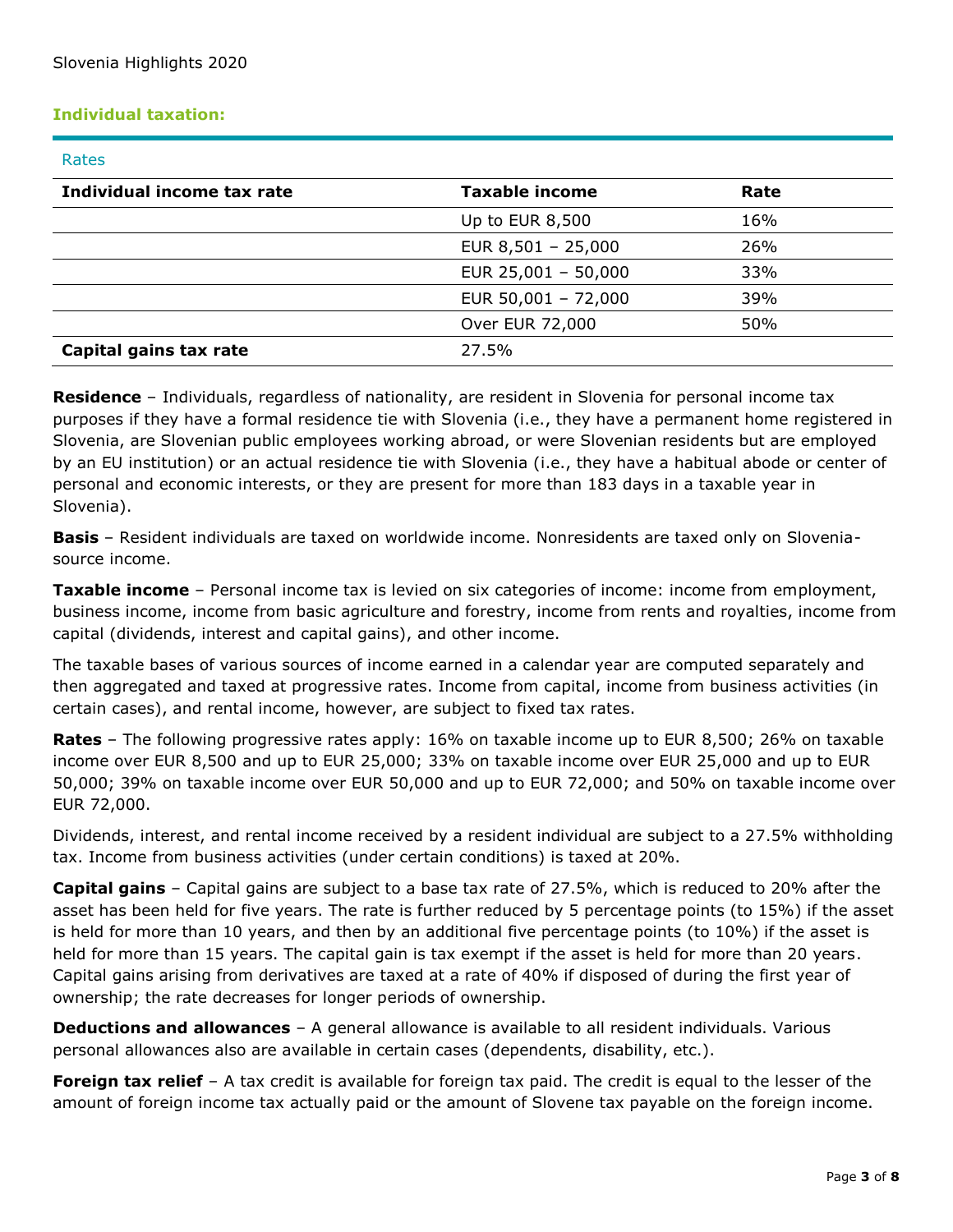# **Compliance for individuals:**

#### **Tax year** – Calendar year

**Filing status** – There is no joint taxation; each individual is treated as a separate taxpayer.

**Filing and payment** – Personal income tax is collected by way of withholding during the year if the payer of the income is a Slovene legal person. If the payer is a foreign legal entity, the individual must report the income to the tax authorities, which then assess the tax.

Tax returns for income from capital (dividends, interest, and capital gains arising from the disposal of financial capital) and rental income must be submitted by 28 February for the previous tax year. Tax returns for capital gains arising from the disposal of immovable property must be submitted within 15 days after the disposal.

For income taxed on an aggregate basis, the individual receives a preliminary annual tax calculation from the tax authorities by the end of May of the current year for the previous tax year, which takes into account the tax paid during the year. If the calculation is correct and the individual does not object, the tax assessed in the calculation becomes final. If the individual does not receive the preliminary annual tax calculation by 15 June, the annual tax return must be filed by 31 July of the current year for the previous tax year. The tax authorities will then issue a tax assessment.

**Penalties** – Penalties are imposed for failure to file an income tax return or if the return does not meet the legal requirements.

**Rulings** – There are no binding rulings available on the level of individual taxation; however, non-binding rulings may be obtained from the tax authorities.

| Rales                                 |                  |                                                                    |                     |                                                                    |
|---------------------------------------|------------------|--------------------------------------------------------------------|---------------------|--------------------------------------------------------------------|
| <b>Type of payment</b>                | <b>Residents</b> |                                                                    | <b>Nonresidents</b> |                                                                    |
|                                       | Company          | Individual                                                         | Company             | Individual                                                         |
| <b>Dividends</b>                      | 0%               | 27.5%                                                              | 15%                 | 27.5%                                                              |
| <b>Interest</b>                       | $0\%$            | 27.5%                                                              | 15%                 | 27.5%                                                              |
| <b>Royalties</b>                      | 0%               | 25% or progressive<br>individual tax rates if<br>employment income | 15%                 | 25% or progressive<br>individual tax rates if<br>employment income |
| <b>Fees for technical</b><br>services | 0%               | 25% or progressive<br>individual tax rates if<br>employment income | $0 - 15%$           | 25% or progressive<br>individual tax rates if<br>employment income |

#### **Withholding tax:**

 $D = + - -$ 

**Dividends** – No withholding tax applies on dividends paid to a domestic company. Dividends paid to a nonresident company are subject to a 15% withholding tax unless the rate is reduced under a tax treaty or an exemption applies under the EU parent-subsidiary directive. Dividends paid to an individual are subject to a 27.5% withholding tax, unless the rate is reduced under a tax treaty.

**Interest** – No withholding tax applies on interest paid to a domestic company. Interest paid to a nonresident company is subject to a 15% withholding tax unless the rate is reduced under a tax treaty or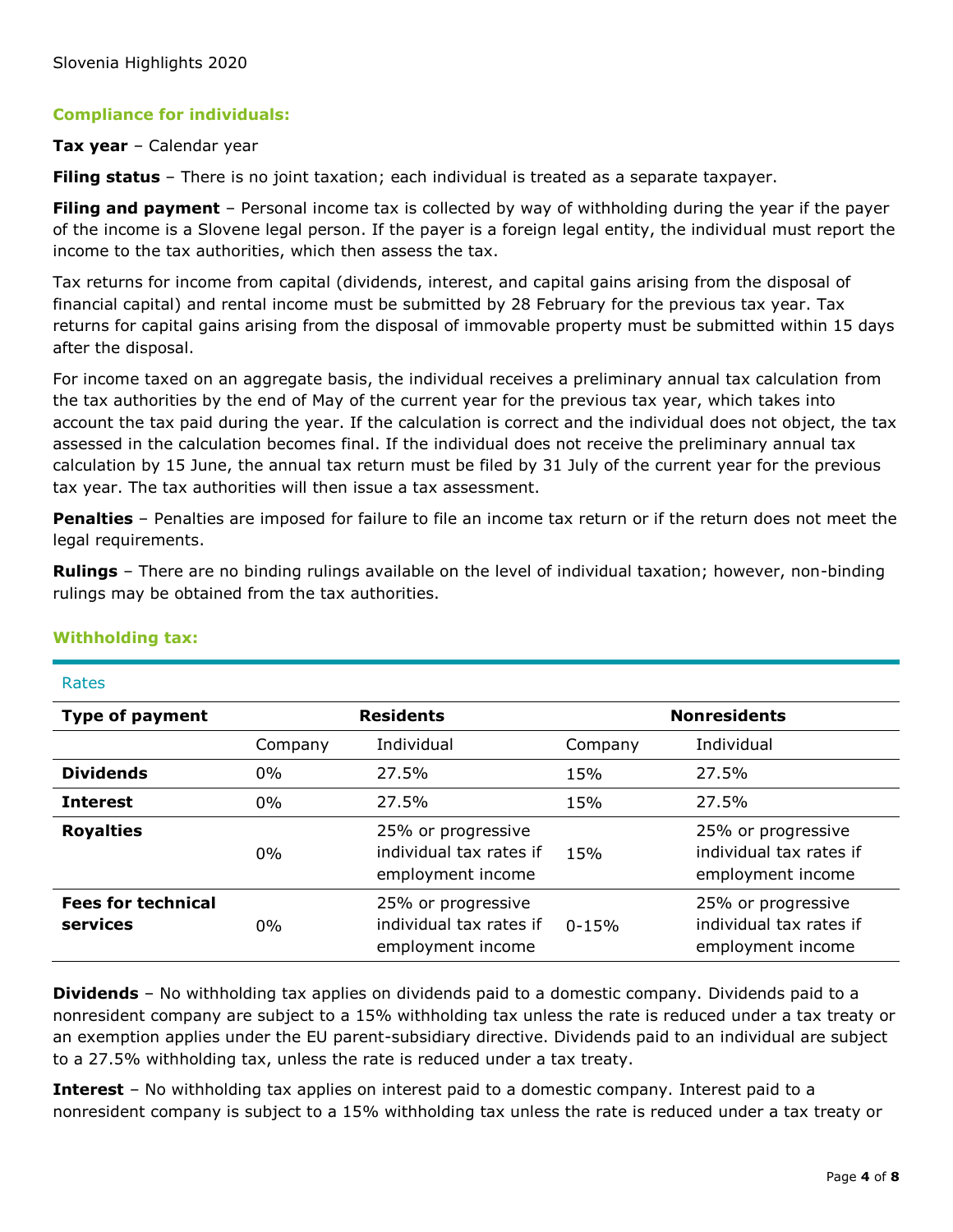an exemption applies under the EU interest and royalties directive. Interest paid to an individual is subject to a 27.5% withholding tax, unless the rate is reduced under a tax treaty.

**Royalties** – No withholding tax applies on royalties paid to a domestic company. Royalties paid to a nonresident company are subject to a 15% withholding tax unless the rate is reduced under a tax treaty or an exemption applies under the EU interest and royalties directive. Royalties paid to individuals are subject to a 25% withholding tax or progressive individual tax rates if taxed as part of employment income.

**Fees for technical services** – No withholding tax applies on technical services paid to a domestic company. Fees paid for advisory, marketing, market analysis, human resources, administrative, information technology, and legal services to a nonresident company are subject to a 15% withholding tax if paid to persons with a head office outside the EU and the country is on the black list published by the Ministry of Finance. Otherwise, no withholding tax applies. Fees paid to individuals for technical services are subject to a 25% withholding tax or progressive individual tax rates if taxed as part of employment income.

**Branch remittance tax** – There is no branch remittance tax.

**Other** – Lease payments for real estate located in Slovenia and payments for the services of performing artists or sportsmen, where the payments are made to another person, are subject to a 15% withholding tax.

# **Anti-avoidance rules:**

**Transfer pricing** – Transactions with nonresident related parties must be on arm's length terms. The same applies for resident related parties if one of the parties is deemed to be in a "beneficial tax position" (e.g., evidencing tax losses). Parties are deemed to be related if one party directly or indirectly holds at least 25% of the other; if a third party directly or indirectly holds at least 25% of both parties; or if the conditions of the transactions between the parties differ from the conditions of transactions between unrelated parties. Documentation and reporting requirements apply.

Advance pricing agreements are available.

**Interest deduction limitations** – Interest on loans is not deductible if: (a) the loan is received from (i) a shareholder that, at any time during the tax period, directly or indirectly owns at least 25% of the equity capital or voting rights, (ii) a lender that has the same 25% shareholder as the borrower, or (iii) a lender, where a family member of the shareholder, at any time during the tax period, directly or indirectly owns at least 25% of the equity capital or voting rights; and (b) the loan exceeds a debt-to-equity ratio of 4:1 at any time during the tax period, unless the taxpayer can demonstrate that the loan would have been granted by an unrelated third party. The interest on loans exceeding the 4:1 debt-to-equity ratio generally is recharacterized as a hidden profit distribution.

**Controlled foreign companies** – Slovenia has implemented controlled foreign company (CFC) rules in line with the EU Anti-Tax Avoidance Directive (ATAD 1). The CFC income of a low-taxed CFC of a taxpayer is included in the taxable base of that taxpayer. Losses of a CFC are not included in the taxable base of the taxpayer; however, they may be carried forward to future tax periods.

A CFC generally is defined as an entity whose profits are not subject to tax or are exempt in the entity's member state of residence, if:

The taxpayer holds, individually or together with affiliates, a direct or indirect "stake" of more than 50% in the entity; and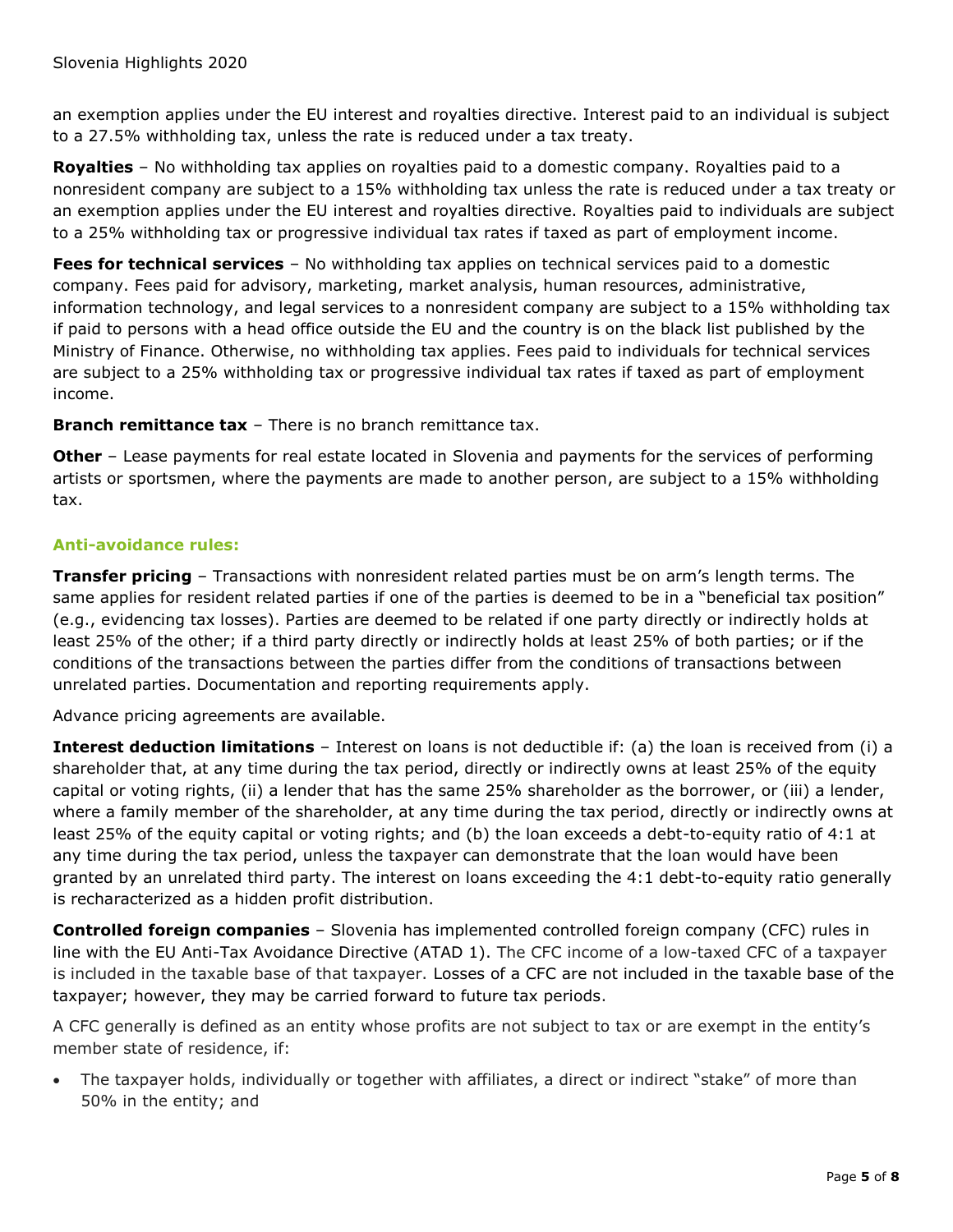• The actual corporate income tax paid by the entity or permanent establishment is effectively lower than half of the corporate income tax that would have been due in the taxpayer's member state of residence.

**Hybrids –** Slovenia has implemented hybrid mismatch rules in line with the EU Anti-Tax Avoidance Directive (ATAD 1 and ATAD 2).

**Economic substance requirements –** There are no specific economic substance requirements in Slovenia; however, the Tax Procedure Act contains a provision aimed at preventing tax avoidance or abuse, which is based on a substance over form approach. In accordance with this provision, invalid legal transactions, fictitious transactions, and breaches of law due to a particular act or conduct are not recognized for tax purposes.

**Disclosure requirements** – Transfer pricing documentation must be provided upon a request from the tax authorities. Slovenia has implemented country-by-country (CbC) reporting requirements. A Slovene entity that is deemed to be a constituent entity of a multinational enterprise group is liable to submit a CbC notification.

**Exit tax** – Under the Corporate Income Tax Act, any positive difference between the fair market value and the tax value of assets that leave Slovenia is taxed at the rate of 19%. The tax can be paid in up to five annual installments.

**General anti-avoidance rule** – General anti-avoidance rules allow the tax authorities to assess tax based on the substance-over-form and economic substance principles, both in domestic and cross-border cases.

Slovenia also has implemented a general anti-abuse rule in line with the EU Anti-Tax Avoidance Directive (ATAD 1).

**Other** – The 95% dividend exemption and the benefits of the EU parent-subsidiary directive cannot be applied if the general intention of the transaction was obtaining the tax benefits (substance-over-form rule).

# **Value added tax:**

| Rates                |            |
|----------------------|------------|
| <b>Standard rate</b> | 22%        |
| <b>Reduced rate</b>  | 0%/5%/9.5% |

**Taxable transactions** – VAT is payable on the supply of goods and services made by a taxable person, acting as such, for consideration within Slovenia; on intracommunity acquisitions, including intracommunity acquisitions of new means of transport; and on the import of goods.

**Rates** – The standard rate is 22%; a reduced rate of 9.5% applies to specified goods and services. As from 1 January 2020, a special reduced rate of 5% applies to books, newspapers, and periodicals supplied in physical form, electronically, or both (including brochures, leaflets and similar products, children's picture books, maps, etc.). Certain transactions are exempt or zero-rated.

**Registration** – A taxable person must register for VAT purposes if the value of its supplies within the previous 12 months exceeds EUR 50,000 (EUR 7,500 for agricultural activities). Small businesses (including farmers) may apply for voluntary registration, which is valid for a minimum period of five years.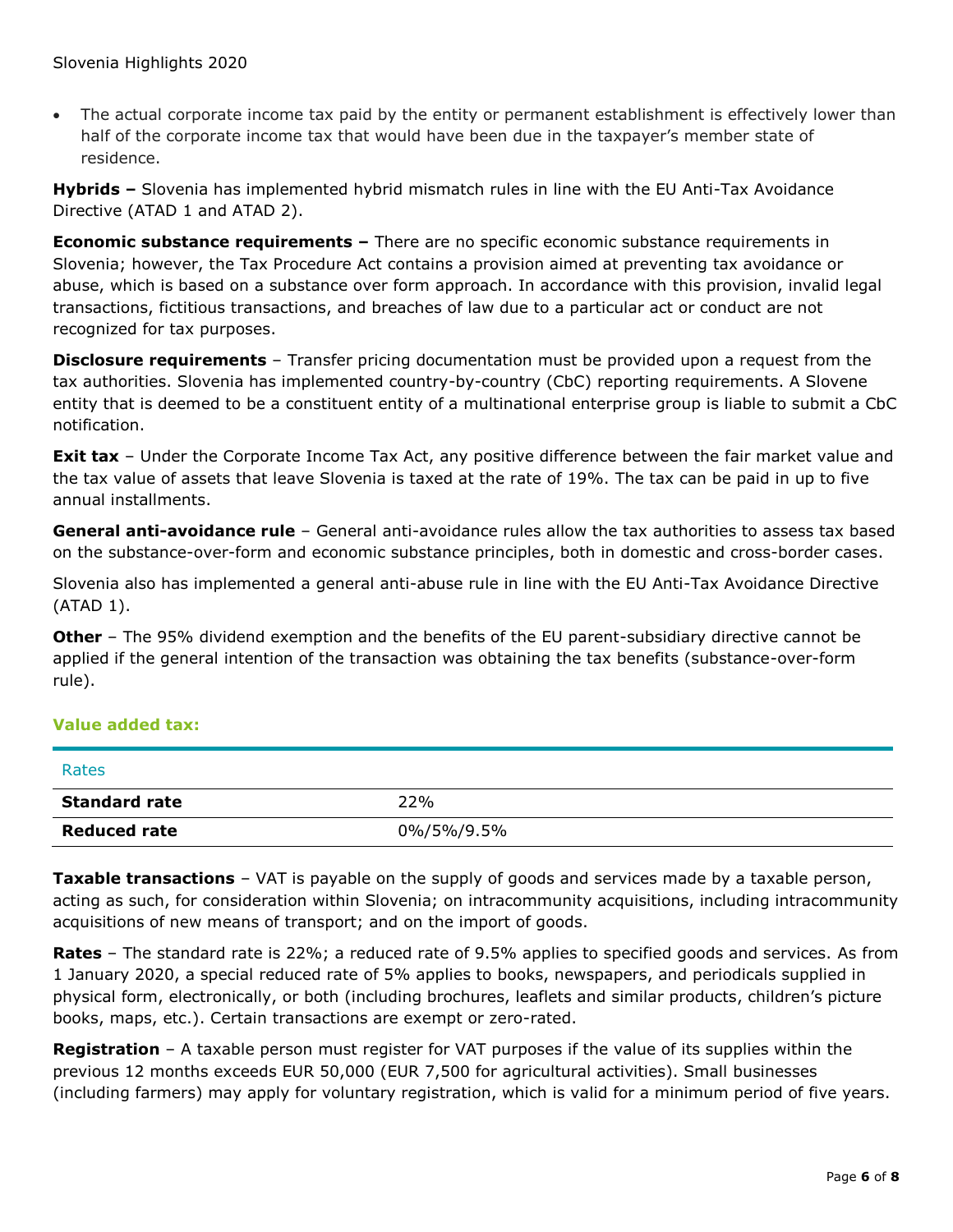A taxable person established abroad that carries out taxable economic activities in Slovenia must register for VAT.

**Filing and payment** – The VAT return must be submitted, and the VAT paid by the last business day of the month following the taxable period (which is a calendar month, or three months for smaller taxpayers established in Slovenia). Taxable persons that are required to submit an "EC sales list" must submit both the VAT return and the EC sales list by the 20th day of the month following the taxable period.

## **Other taxes on corporations and individuals:**

Unless otherwise stated, the taxes in this section apply both to companies and individuals and are imposed at the federal level.

**Social security** – The employer is required to withhold employee social security contributions from the employee's gross salary (22.1%) and pay them together with the employer's contribution (16.1% of gross salary) each month as part of payroll accounting. Self-employed individuals must remit their own social security contributions.

**Payroll tax** – There is no payroll tax.

**Capital duty** – There is no capital duty.

**Real property tax** – A charge for the use of construction land applies for city areas and settlements of urban importance and other living areas. The charge is assessed in advance by the tax authorities for the entire taxable year based on various factors, including the area, location, and potential uses of the land, at rates determined by the local municipalities. The person liable for the payment is the direct user of the land or building or part of a building (the owner or a tenant of the real estate property).

**Transfer tax** – A special sales tax is levied at various rates on motor vehicles, and at 2% on the transfer of real estate not subject to VAT.

**Stamp duty** – There is no stamp duty.

**Other** – Insurance premium tax is levied on insurance services at the rate of 8.5%. Financial services that are not subject to VAT are subject to the financial services tax, also at 8.5%.

**Net wealth/net worth tax** – There is no net wealth or net worth tax.

**Inheritance/estate tax** – Inheritance and gift tax applies to the transfer of property and is levied progressively, depending on the value of the property and the recipient's relationship with the deceased/donor.

**Tax treaties:** Slovenia has concluded 59 tax treaties. The OECD multilateral instrument (MLI) entered into force for Slovenia on 1 July 2018. For further information on Slovenia's tax treaty network, visit [Deloitte](https://www.dits.deloitte.com/#Jurisdiction/94)  [International Tax Source.](https://www.dits.deloitte.com/#Jurisdiction/94)

**Tax authorities:** Ministry of Finance, Financial Administration of the Republic of Slovenia